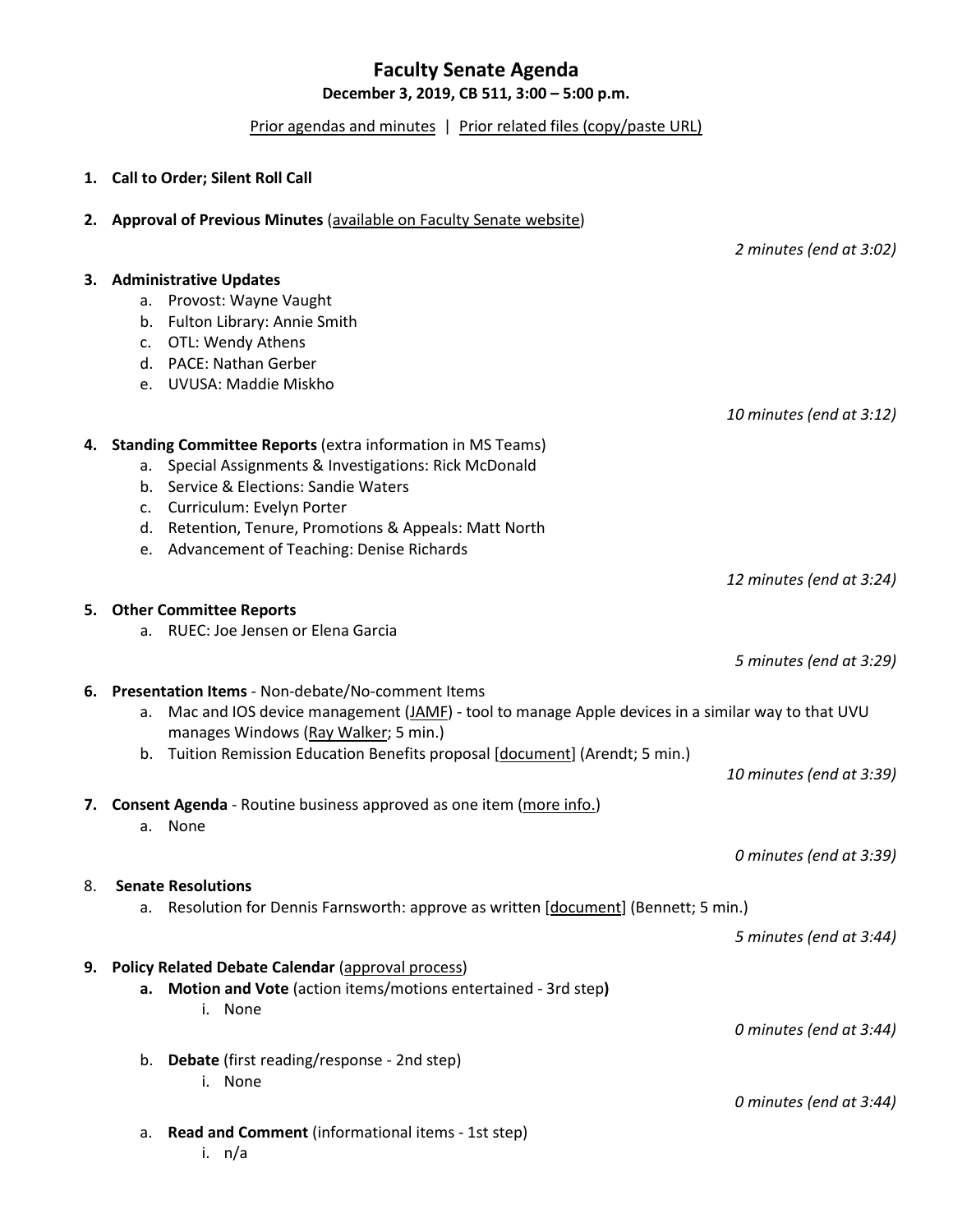- b. **Updates** (Progress to further stages)
	- i. [114](https://policy.uvu.edu/getDisplayFile/5639005865db23201153c1d4) Individual Conflicts of Interest and Commitment moves to Stage 3 [\[comments\]](https://www.uvu.edu/policies/comment-form.php)
	- ii. [152](https://policy.uvu.edu/getDisplayFile/5cb0e886daf5b46741c6a031) Accommodations for Individuals with Disabilities moves to Stage 3 [\[comments\]](https://www.uvu.edu/policies/comment-form.php)
	- iii. 153 Americans with Disabilities Act Grievance Process moves to Stage 3 [\[comments\]](https://www.uvu.edu/policies/comment-form.php) (delete)
	- iv. [160](https://policy.uvu.edu/getDisplayFile/5cb10846daf5b46741c6a036) Animals on Campus moves to Stage 3 [\[comments\]](https://www.uvu.edu/policies/comment-form.php)
	- v. 336 Mandatory training policy being withdrawn (language w/b in 635 as approved by senate)
	- vi. [361](https://policy.uvu.edu/getDisplayFile/5c37ce45b64c5bb039a62fac) Leaves of Absence 1-year extension of emergency status

*0 minutes (end at 3:44)*

### 10. **Non-policy Related Action Calendar** [\(approval process\)](https://docs.google.com/document/d/1ZysEECw97M4r9WoDRP43UkiTuGeuK0QIeYit67dJEWs/edit?usp=sharing)

- a. **Motion and Vote** (action items/motions entertained 3rd step)
	- i. None

*0 minutes (end at 3:44)*

- b. **Debate** (first reading/response 2nd step)
	- i. None

*0 minutes (end at 3:44)*

*0 minutes (end at 3:44)*

c. **Read and Comment** (informational items - 1st step)

i. None

#### **11. Strategic Discussions**

- a. Next Steps for 648 Faculty Reduction Review Committee [\[committee nominations\]](https://drive.google.com/open?id=1sy6_l4n02lQbvo5vo9pp3Qft7S0bxGg-) (Arendt; 10 min.)
- b. 637 Faculty Tenure Committee [\[proposed exec summary submitted 11.21.19\]](https://drive.google.com/open?id=1qrV3T0TIiqvA9YVCKEJLNs2VQ2Xn5t4F) (North/Waters; 5 min.)
	- i. Limited scope revision for situations with no binder and RTP process corrections ii. Populate committee
- c. Workload Q&A Summary and committee update [\[next steps document\]](https://drive.google.com/open?id=1g5mxDBWY1s_MZfbZnxpTanreBddX1ZZX) (McDonald; 10 min.)
- d. Items for discussion from previous Senate meetings:
	- i. Grade distribution tool (McDonald; 5 min.)
	- ii. [HB 0045:](https://le.utah.gov/%7E2019/bills/static/HB0045.html) Prior Learning Assessment (PLA) and Transfer of Credits (Hill; 10 min.)
		- 1. Regent's Transfer Taskforce
		- 2. Importance of USHE's Major's Meetings

*40 minutes (end at 4:24)*

### **12. Announcements**

- a. Items entering into permanent Faculty Senate record
	- i. 11.13.19 and 11.14.19 emails[: email](https://drive.google.com/open?id=192CoOTFGQK1hugg9cofEXpIeJvI0lxRg) | [attachment 1](https://drive.google.com/open?id=1HW-ZeugCBHH07eKLWccL2E_9Q9_1p30n) | [attachment 2](https://drive.google.com/open?id=1HjsPJFz_mf3Wc2ma7iVmfofVYL_YZVEh)
	- ii.  $11.16.19$  email 1 and 2 | [attachment](https://drive.google.com/open?id=1Hg08dx9Z75hZ-7_uu2GWKN4FRlV7BNEX)
	- iii. 11.18.1[9 email](https://drive.google.com/open?id=1JGpsR73ebIMhxxVtofuZQ72WvMZzwm4B)
	- iv. [RUEC powerpoint](https://drive.google.com/open?id=1lii65eQOUbOK0ebO4Fn2bkV9U6MTsiDw) from last Faculty Senate meeting on 11.12.19
- b. Valley Visioning Workshop: 12/4/19 10:00-11:30 Sorensen Student Center by local nonprofit Envision Utah and Association of Utah County Chambers. Utah County projected to add one million people by 2065 which has huge implications for our quality of life and economy. Note: if cannot attend please tak[e online scenarios survey](http://www.valleyvisioningsurvey.org/)
- c. List of [members for RTP criteria review](https://drive.google.com/open?id=1-t0uU_aSGXs_IkZZjH7aK4gUJwJD0A3L) ratified at last Faculty Senate meeting on 11.2.19
- d. Updated [648 and 635 history](https://drive.google.com/open?id=11yLYfie5ke6zHquZidEwdQIGFfwqxT5Y) (v4)
- e. [Utah State Legislature Higher Education Strategic Planning Commission 11.25.19 final report from](https://le.utah.gov/asp/interim/Commit.asp?Year=2019&Com=SPEHEP)  [National Center for Higher Education Management Systems \(NCHEMS\)](https://le.utah.gov/asp/interim/Commit.asp?Year=2019&Com=SPEHEP)
- f. UVU Bookstore Faculty and Staff Holiday Sale 12.3.19 from 2 to 6 p.m. (30% off with holiday mailer)
- g. All [Additional Assignment Authorization forms](https://drive.google.com/open?id=1uR24Rxyi0o0nWvfNwT1c9PcbUrHZScsf) for staff that will be teaching in the Spring 2020 semester should be submitted to the Provost and Vice President of Academic Affairs by Friday, December 20, 2019